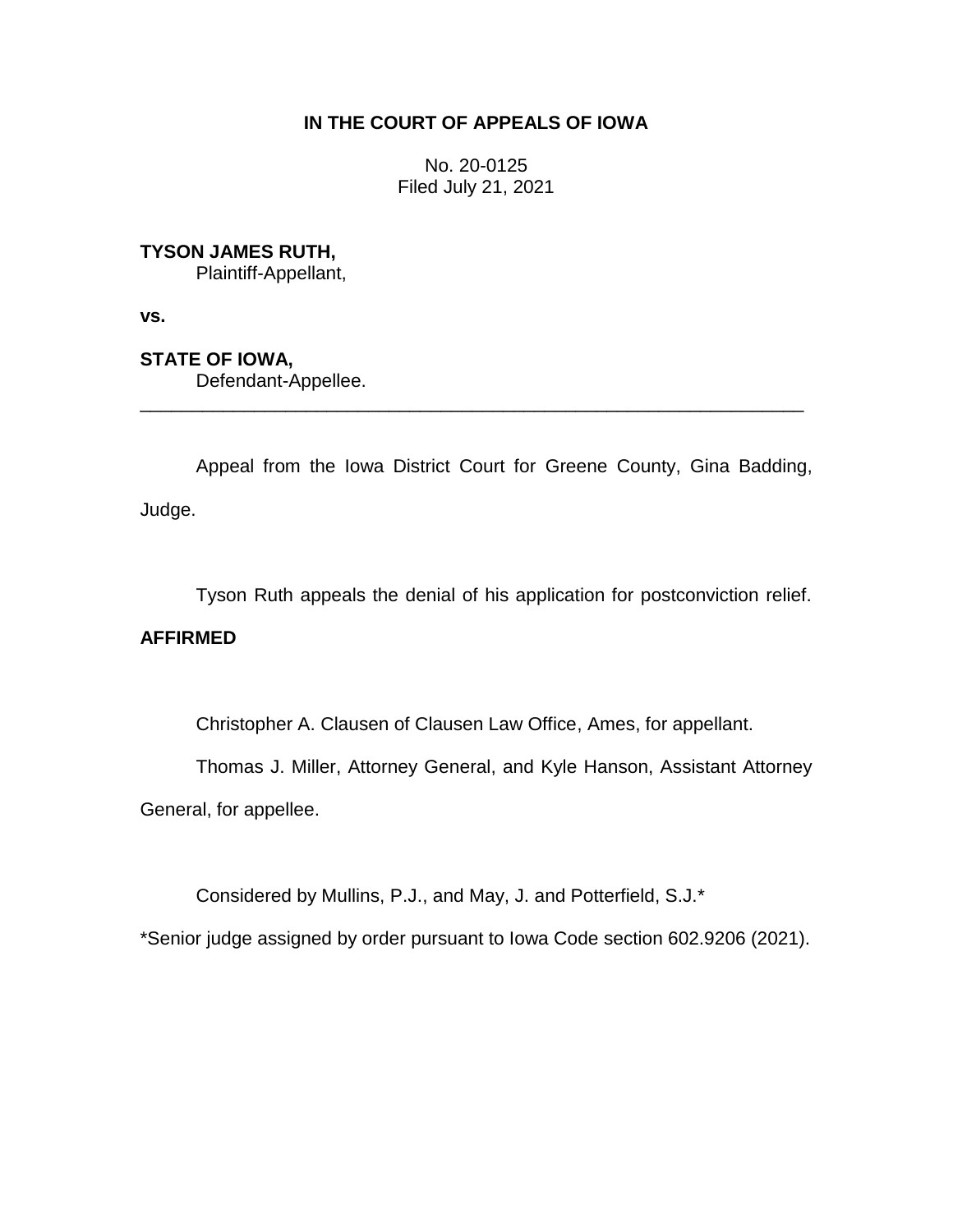## **MULLINS, Presiding Judge.**

Tyson Ruth appeals the denial of his application for postconviction relief (PCR). He argues the district court erred in denying his claims that his criminal counsel was ineffective in (1) allowing him to enter a plea that was coerced and not voluntary and (2) not filing a motion to suppress on the basis he was denied his constitutional right to a neutral and detached magistrate issuing search warrants.

On the former issue, Ruth cites boilerplate authorities on the issues of standard of review, an applicant's burden to establish ineffective assistance in a PCR proceeding, and pre-plea irregularities that would warrant challenging a plea. In light of those boilerplate authorities, he asserts he would not have pled guilty and would have insisted on going to trial if his counsel "filed the motion [to suppress] which Ruth had requested." Ruth's willingness to go to trial is highly suspect given the significant concessions the State offered under the plea deal. He offers no argument challenging the strength of the State's multiple charges against him, nor asserting any factual or legal defenses to any of the charges. Either way, beyond boilerplate citations and bare conclusory assertions relevant to knowing and voluntary guilty pleas, he provides us with no meaningful authoritative legal framework on the issue, so we deem the argument waived. *See*  Iowa R. App. P. 6.903(2)(g)(3) ("Failure to cite authority in support of an issue may be deemed waiver of that issue."); *In re C.B.*, 611 N.W.2d 489, 492 (Iowa 2000) ("A broad, all encompassing argument is insufficient to identify error in cases of de novo review."); *Hyler v. Garner*, 548 N.W.2d 864, 876 (1996) ("[W]e will not speculate on the arguments [a party] might have made and then search for legal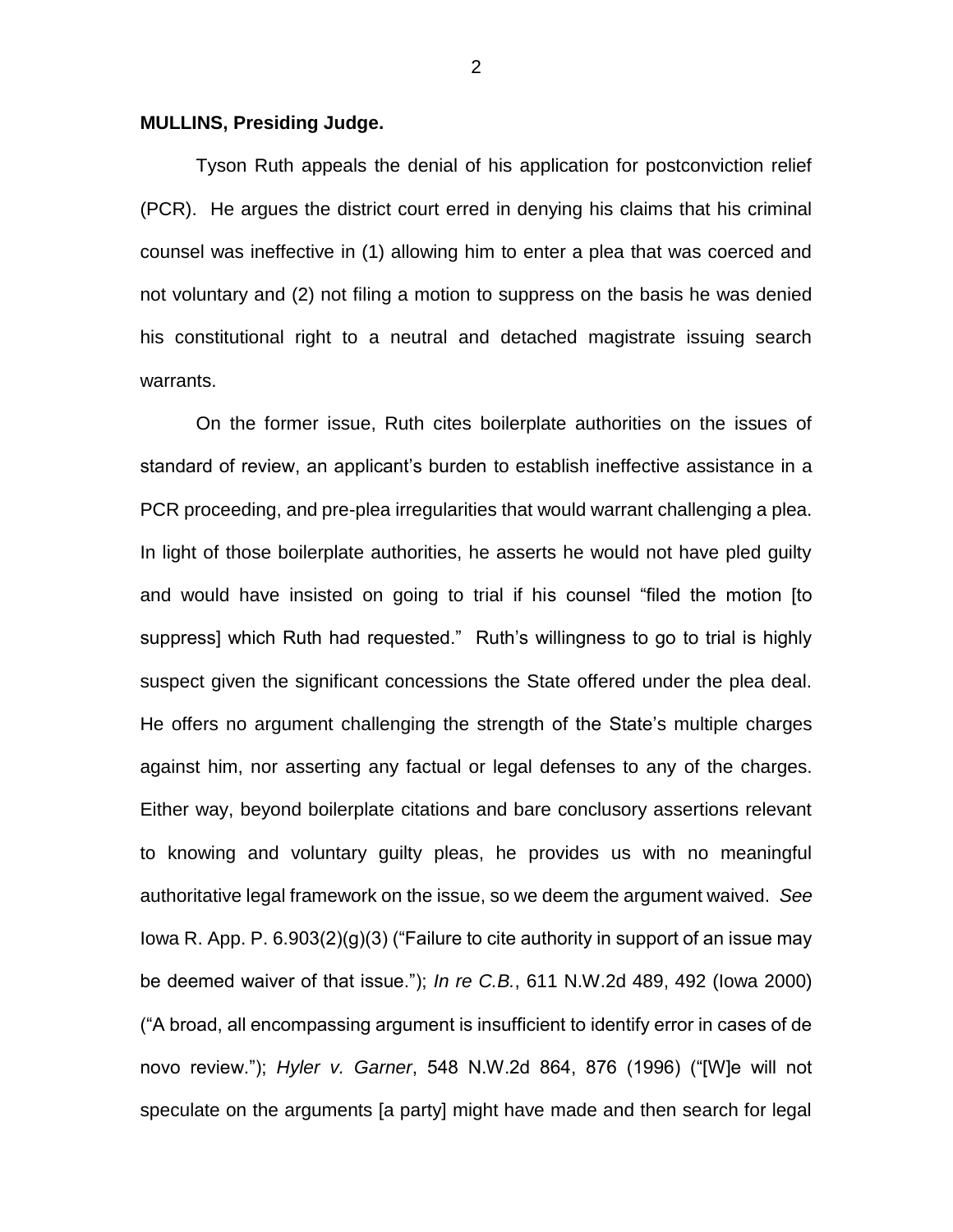authority and comb the record for facts to support such arguments."); *Inghram v. Dairyland Mut. Ins. Co.*, 215 N.W.2d 239, 240 (Iowa 1974) ("To reach the merits of this case would require us to assume a partisan role and undertake the appellant's research and advocacy. This role is one we refuse to assume.").

Further, he does not explain how he wanted his counsel to frame a motion to suppress, or how counsel adhering to the same would have resulted in counsel doing a better job, nor does he "state the specific ways in which counsel's performance was inadequate and identify how competent representation probably would have changed the outcome." *Dunbar v. State*, 515 N.W.2d 12, 15 (Iowa 1994). In any event, we agree with the district court that the record of the plea hearing presumptively reflects the plea was voluntary, and Ruth failed to overcome that presumption, so counsel was not ineffective. *See State v. Nosa*, 738 N.W.2d 658, 661 (Iowa Ct. App. 2007).

On the latter issue, Ruth asserts the issuing magistrate represented his father—who obtained guardianship over Ruth's children—in the guardianship proceeding around the time two search warrants were issued and for several years prior, issuance of the first search warrant would have been favorable to the magistrate's client in obtaining a guardianship, and issuance of the second search warrant would be beneficial to extend the guardianship, both, in turn, benefiting the magistrate financially. Ruth maintains his counsel was ineffective in failing to move to suppress the evidence obtained as a result of the search warrants based on the magistrate's alleged conflict of interest.

But Ruth's analytical approach largely targets the magistrate not recusing herself, as opposed to an ineffective-assistance framework. As to his counsel's

3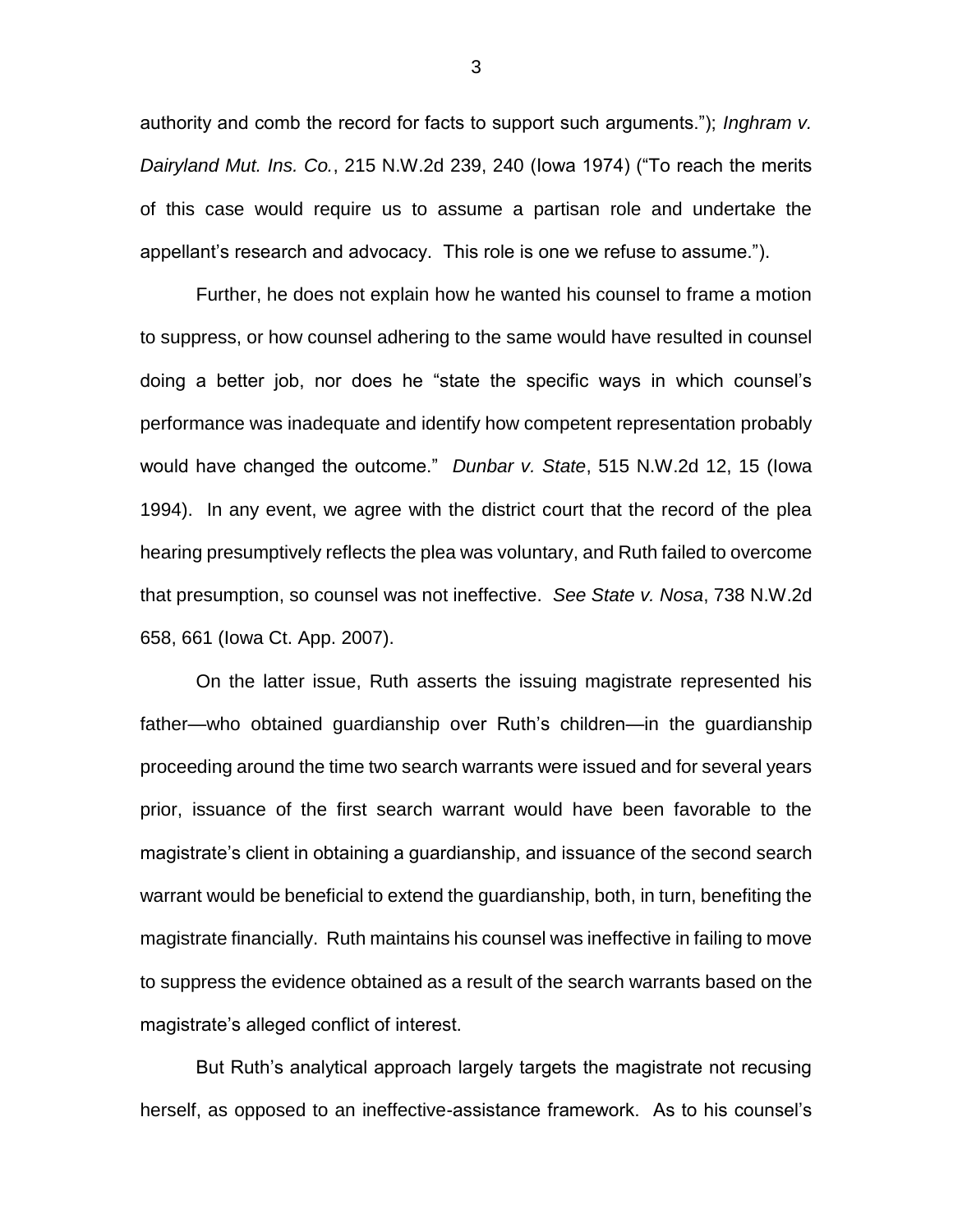performance, he merely states "counsel failed to investigate and develop the claim in a motion to suppress the evidence found as a result of both search warrants."

Ruth must prove by a preponderance of the evidence that (1) his counsel failed to perform an essential duty and (2) prejudice resulted. *Strickland v. Washington*, 466 U.S. 668, 687 (1984); *State v. Lopez*, 907 N.W.2d 112, 116 (Iowa 2018). We "may consider either the prejudice prong or breach of duty first, and failure to find either one will preclude relief." *State v. McNeal*, 897 N.W.2d 697, 703 (Iowa 2017) (quoting *State v. Lopez*, 872 N.W.2d 159, 169 (Iowa 2015)).

On appeal, Ruth does not even assert his counsel was aware of a potential conflict. At the PCR trial, Ruth testified he urged his counsel to move to suppress evidence based on the magistrate's alleged conflict. Ruth's trial counsel acknowledged in his testimony he puts every piece of ammunition possible into a motion to suppress—"any viable grounds," without going into "kitchen sink" tactics. He also confirmed he would have looked into any potential conflicts of interest of which he was made aware. Counsel could not specifically recall if Ruth asked him to explore a conflict of interest, but if Ruth had, counsel would have at least explored and researched the issue. Absent notations of such of a notification in his file, he opined "it didn't happen," and nothing about the magistrate's name alerted him to look into potential conflicts. The district court found counsel more credible, as do we. Further, the magistrate pointedly testified her relationships with clients would not compromise her oath as to granting or denying search warrants if she felt her oath was compromised, she would send the matter to a different magistrate. The magistrate stated, aside from the guardianship proceeding (which was ultimately voluntary) and attending the same church, she only did taxes for

4